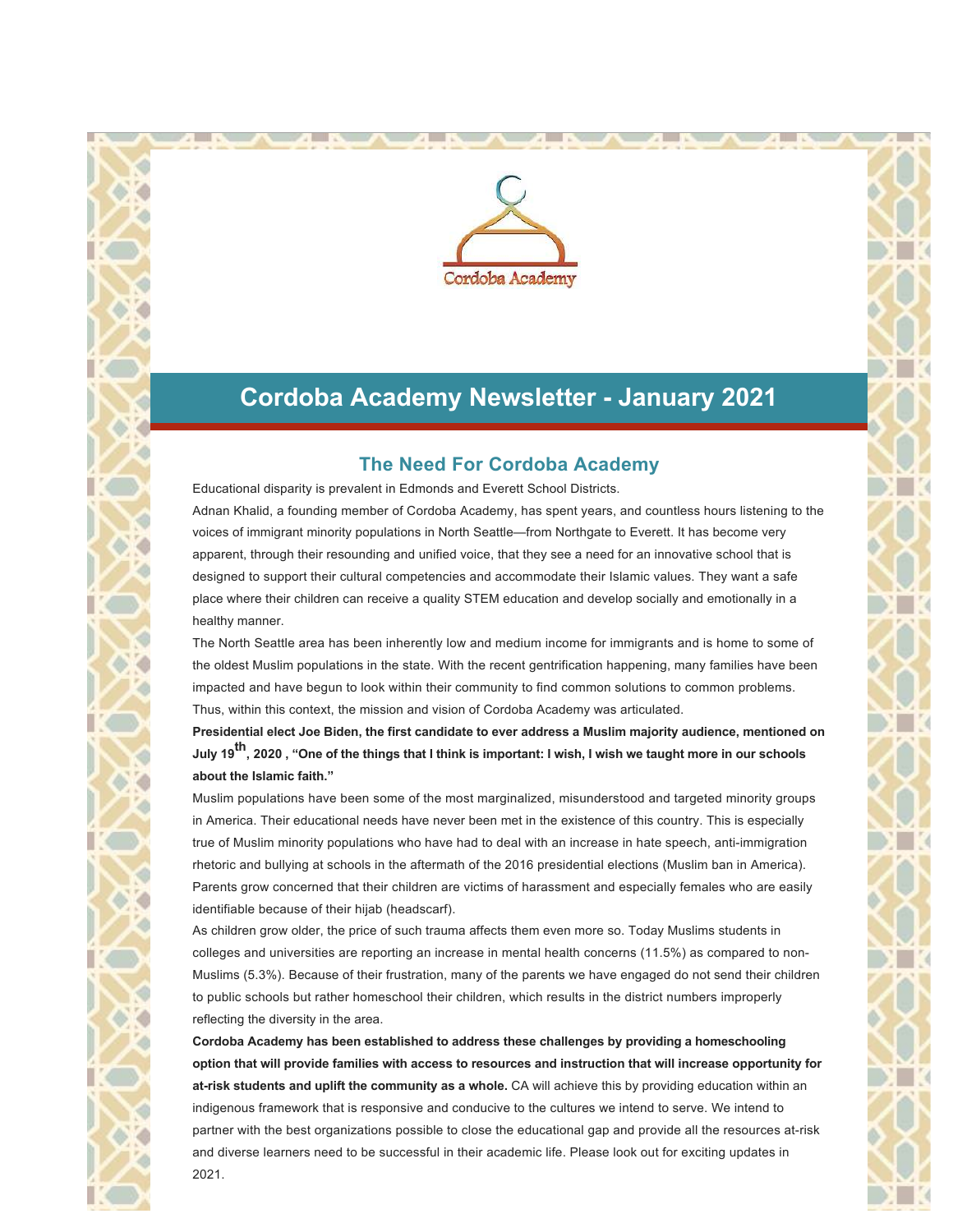# **Virtual Friday Halaqa** with Mufti Saeed

| Jan. 15        | - No Halaqa -                                      |         |
|----------------|----------------------------------------------------|---------|
| <b>Jan. 22</b> |                                                    | 8:15 PM |
|                | Inception                                          |         |
| Jan. 29        |                                                    | 8:15 PM |
|                | Expansion                                          |         |
|                |                                                    |         |
|                |                                                    |         |
|                |                                                    |         |
|                |                                                    |         |
|                | <b>Click here to tune in on our Facebook page!</b> |         |



## **Upcoming Events**

• Jan. 22 - 29: Virtual Friday Halaqa

### **Spiritual New Year Resolution Ideas**

*Although you don't have to wait until a new year begins to start making changes to your lifestyle, practicing good habits, or achieving your goals, we came up with a list of ideas to help strengthen our Iman and improve our spiritual lives.*

- 1. Be consistent with Salat and attain khushoo.
- 2. Recite Quran daily.
- 3. Give more Sadaqah.
- 4. Conduct a halaqa with family once a week.
- 5. Learn a new du'a/surah every month.
- 6. Fast on Mondays and Thursdays.
- 7. Be patient.
- 8. Waste less time.
- 9. Offer Tahajjud prayers.
- 10. Control your anger.

## **Dates to Remember:**

- Jan. 13: Jumada Al-Thani Begins\*
- Jan. 18: Martin Luther King Jr. Day (No School)